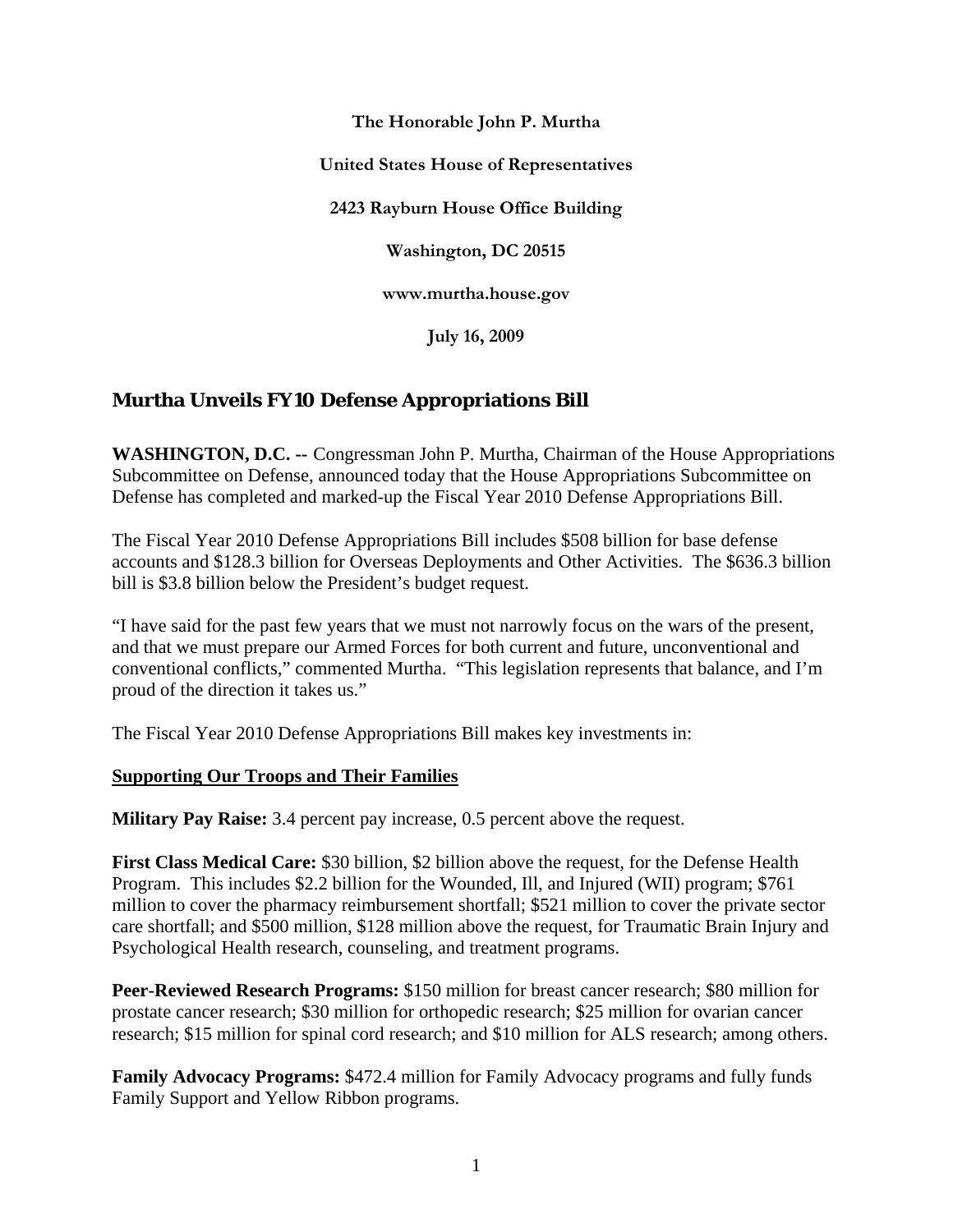# **Preparing for Current and Future Conflicts - Weapons Procurement Programs**

#### **Air Force**

**• C-17 Aircraft:** \$674 million above the request for the procurement of 3 C-17 aircraft.

**• C-130 Aircraft:** \$903 million for the procurement of 5 C/HC/MC-130J aircraft and the advanced procurement for 20 C/HC/MC-130J aircraft.

**• C-27J Aircraft:** \$319 million for the procurement of 8 C-27J Joint Cargo Aircraft.

**• F-22 Raptor:** \$369 million above the request for the advanced procurement of 12 F-22A Raptor aircraft.

**• MQ-9 Reaper:** \$489 million for the procurement of 24 MQ-9 Reaper unmanned aerial vehicles.

**• Wideband Global System:** \$627 million for the Wideband Global SATCOM Satellite System, \$425 million above the request.

### **Army**

**• CH-47 Helicopters:** \$847 million for the procurement of 26 CH-47 Chinook helicopters.

**• UH-60 Helicopters:** \$1.3 billion for procurement of 79 UH-60 Blackhawk helicopters.

**• Stryker Vehicles:** \$614 million for the procurement of additional Stryker vehicles, \$225 million above the request.

**• Medium Tactical Vehicles:** \$966 million for the procurement of Family of Medium Tactical Vehicles, \$193 million below the request due to schedule delays.

**• Heavy Tactical Vehicles:** \$787 million for the procurement of Family of Heavy Tactical Vehicles, \$26 million below the request due to funds requested ahead of need.

### **Navy**

• **Shipbuilding:** \$15 billion for the procurement of 10 Navy ships, 2 above the request (1 DDG-51 Guided Missile Destroyer; 1 SSN-774 Attack Submarine; 4 Littoral Combat Ships, 1 more than request; 2 Intra-Theater Connector Ships, 1 more than request; and 2 T-AKE Auxiliary Dry Cargo/Ammunition Ships). This is the first time since 1992 that the shipbuilding account was funded for 10 or more ships.

**• F-18 Aircraft:** \$1.7 billion for the procurement of 18 F/A-18E/F Super Hornet tactical aircraft, \$495 million and 9 aircraft above the request. This amount also includes \$108 million above the request for a future multi-year procurement of the F-18 aircraft.

**• V-22 Osprey:** \$2.6 billion for the procurement of 30 MV-22 and 5 CV-22 Osprey aircraft.

**• Growler Aircraft:** \$1.6 billion for the procurement of 22 EA-18G Growler electronic attack aircraft.

**• Hawkeye Aircraft:** \$649 million for the procurement of 3 E-2D Hawkeye aircraft, \$142 million and 1 aircraft above the request.

• **JSF Aircraft:** \$5.6 billion for the procurement of 28 F-35 Lightning Aircraft (14 short take-off and vertical landing variants for the Marine Corps; 4 carrier variants for the Navy; and 10 conventional variants for the Air Force), \$532 million below the request.

**• JSF Alternative Engine:** \$560 million above the request for continued development of the alternative engine.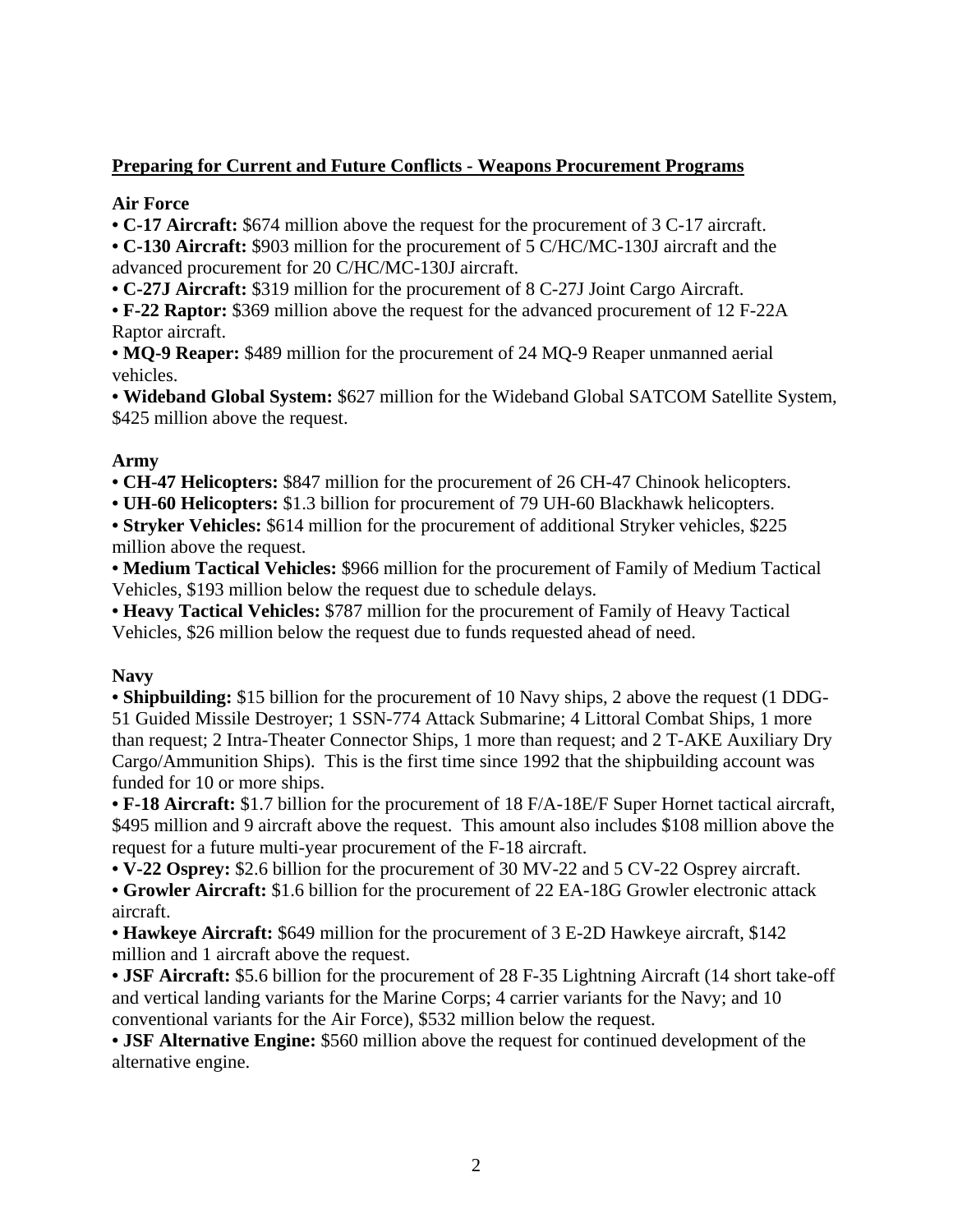### **Preparing for Current and Future Conflicts – Research and Development Programs**

**Future Combat Systems:** \$2.3 billion for the continued development of the restructured FCS program, \$211 million below the request due to excessive termination liability.

**DDG-1000:** \$539 million for the continued development of the DDG-1000 Guided Missile Destroyer.

**JSF Aircraft:** \$4 billion for the continued development of the F-35 Lightning Joint Strike Fighter aircraft, \$430 million above the request.

**Aerial Refueling Aircraft:** \$440 million for the development of the Next Generation Aerial Refueling Aircraft. Language is also included to allow the Secretary to either sole source or dual source the buy, and encourages the Department to produce more than one aircraft per month.

**VH-71 Helicopter:** \$485 million to operationalize 5 aircraft, \$400 million above the request.

**Joint Tactical Radio System:** \$876 million for the continued development of the Joint Tactical Radio System.

**DARPA:** \$3 billion for the Defense Advanced Research Projects Agency, \$200 million below the request due to a chronic under execution of accounts.

### **Fiscal Year 2010 Overseas Deployments and Other Activities**

Included within this bill, for the first time, is \$128.3 billion in funding for Overseas Deployments and Other Activities in Fiscal Year 2010.

"Since 2001, the Bush Administration insisted on funding the wars in Afghanistan and Iraq as 'emergency' spending outside of the regular budget process," said Murtha. "This decision hid the costs of these wars from the American people, and led to much of the fiscal mismanagement seen over the past eight years."

"I applaud the Obama Administration for working with the Congress to ensure that these funds are properly budgeted and accounted for within the regular budget process," added Murtha.

The Fiscal Year 2010 Overseas Deployments and Other Activities include:

**Military Personnel:** \$2.6 billion to cover the added burden that supporting contingencies in Iraq and Afghanistan places on this account.

**Operation and Maintenance:** \$14.6 billion, necessary to rebalance U.S. forces between Iraq and Afghanistan and to continue the redeployment from Iraq.